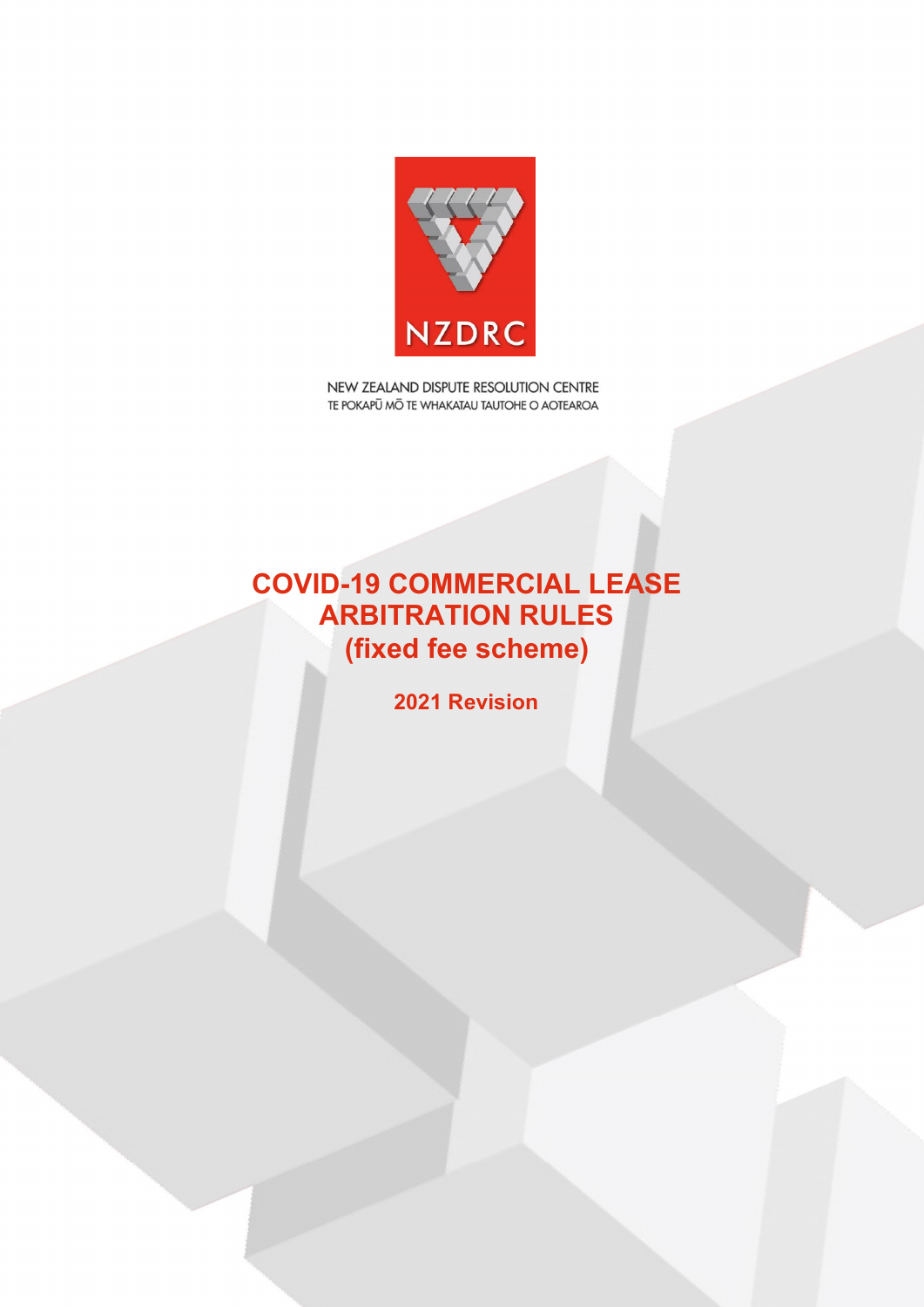## **NEW ZEALAND DISPUTE RESOLUTION CENTRE TE POKAPŪ MŌ TE WHAKATAU TAUTOHE O AOTEAROA**

National Office Ground Floor, 9 Anzac Street Takapuna 0622

> PO Box 33297 Takapuna 0740 New Zealand

registrar@nzdrc.co.nz

nzdrc.co.nz

All Rights Reserved

© New Zealand Dispute Resolution Centre 2021

Material protected by this copyright notice may be reproduced and used by parties, or intending parties, to Arbitration administered by NZDRC, without formal permission or charge, provided that the material is reproduced accurately using the most up to date version, that the material is not used in a manner that is misleading or deceptive, and that the source and copyright of the material is acknowledged. Otherwise, no part of the material protected by this copyright notice may be copied, reproduced, utilised, adapted, distributed, republished, downloaded, modified, displayed, posted, stored in a retrieval system, printed, or transmitted in any form or by any means, including but not limited to electronic, mechanical, photocopying or otherwise, on-sold, commercialised, or used to create derivative works, without NZDRC's express and prior written permission.

259639v8



© NZDRC 2021: COVID-19 Commercial Lease Arbitration Rules (fixed fee scheme) i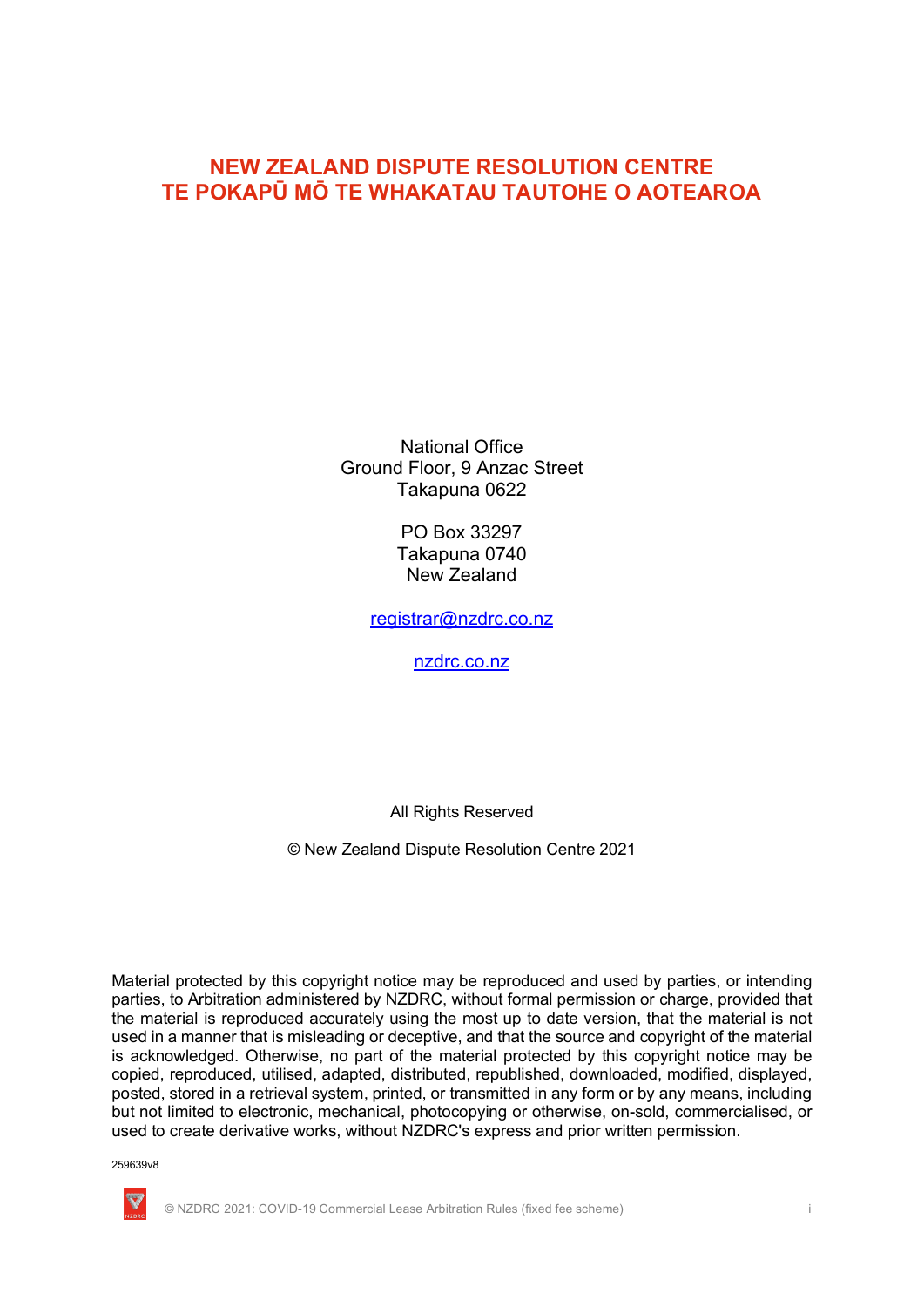## **FOREWORD**

The settlement of disputes by arbitration is an important feature of the domestic commercial and legal landscape.

With the Government funded commercial lease arbitration and mediation scheme not being reactivated in the current lockdown, NZDRC is offering a private, accessible, low cost and fixed fee arbitration and mediation service for parties to commercial leases who are in dispute about the payment of rent and outgoings where the tenant or landlord has experienced a material loss of revenue during an Alert Level 3 or 4 lockdown period (a **Lockdown Period**) because of government restrictions put in place to combat COVID-19 (the **Scheme**).

NZDRC's arbitration services under the Scheme will be conducted in accordance with NZDRC's COVID-19 Commercial Lease Arbitration Rules (fixed fee scheme) (these **Rules**).

These Rules are based on our well established and proven expedited ECA45 Arbitration Rules, as amended to comply with the provisions of the Scheme.

The Rules set out the processes and procedures to be followed for a 'documents only' arbitration and are specifically designed to result in an award being made which finally determines all substantive issues in dispute within 45 working days.

NZDRC has long established itself as the leader in private commercial dispute resolution in New Zealand and these Rules allow NZDRC to continue to offer a world class arbitration service that is tailored to meet the needs and requirements of commercial parties, and which is fundamentally and purposively directed to ensuring the resolution of commercial lease rent disputes relating to the COVID-19 lockdown in a manner that is private, efficient, effective and certain.<sup>1</sup>

For more information visit: www.nzdrc.co.nz.

<sup>&</sup>lt;sup>1</sup> NZDRC is respected as the country's most experienced and trusted provider of private commercial arbitration and mediation services and has been delivering commercial arbitration (including expedited arbitration on the documents) and mediation services under its institutional rules for over 30 years.

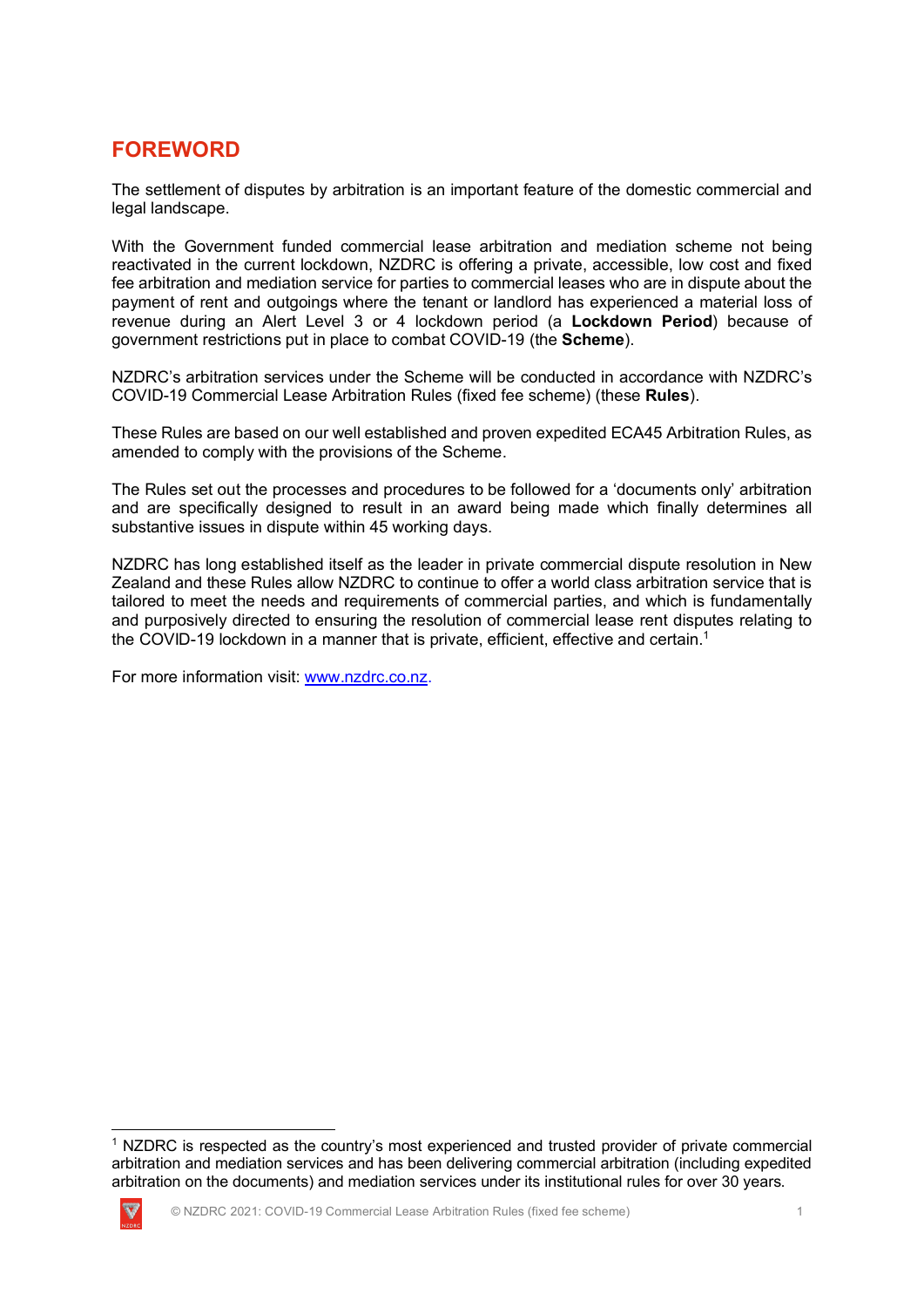

NEW ZEALAND DISPUTE RESOLUTION CENTRE TE POKAPŪ MŌ TE WHAKATAU TAUTOHE O AOTEAROA

# **TABLE OF CONTENTS**

| <b>Rules</b> |                                                                            | 3                                          |
|--------------|----------------------------------------------------------------------------|--------------------------------------------|
| 1.0          | Introduction                                                               | 3                                          |
| 2.0          | Right to refer disputes to arbitration under rules                         | $\mathsf 3$                                |
| 3.0          | Calculation of periods of time for the purposes of arbitration under Rules | 3                                          |
| 4.0          | Initiating arbitration                                                     | $\overline{\mathcal{A}}$                   |
|              | Agreement to Arbitrate                                                     | $\overline{4}$                             |
|              | Application for Arbitration under the Scheme                               | 4                                          |
|              | Selection and appointment of arbitrator by NZDRC                           | 4                                          |
|              | Revocation of appointment of arbitrator                                    | $\overline{\mathbf{r}}$                    |
| 5.0          | Procedural law governing the Arbitration                                   | 5                                          |
| 6.0          | The nature of the dispute                                                  |                                            |
| 7.0          | Procedure                                                                  | 5<br>5<br>5<br>5                           |
|              | Claim                                                                      |                                            |
|              | Response                                                                   | $\overline{6}$                             |
|              | Reply and Rejoinder                                                        | $\begin{array}{c} 6 \\ 7 \end{array}$      |
|              | Joinder and consolidation                                                  |                                            |
|              | No hearing                                                                 | $\frac{7}{7}$                              |
|              | Evidence and admissibility                                                 |                                            |
|              | Default of a party                                                         | $\overline{7}$                             |
| 8.0          | Waiver of right to object<br>Award                                         | $\bf 8$                                    |
|              | Scrutiny of Award by NZDRC                                                 | $\begin{array}{c} 8 \\ 8 \\ 8 \end{array}$ |
|              | <b>Provision of Award</b>                                                  |                                            |
|              | Settlement or other grounds for termination                                | 9                                          |
| 9.0          | <b>Costs of Arbitration</b>                                                | $\overline{9}$                             |
|              | Arbitrator's fees                                                          | $\overline{9}$                             |
|              | Party's own costs and expenses                                             | $\overline{9}$                             |
|              | 10.0 Exclusion of liability and indemnity                                  | 9                                          |
|              | 11.0 Storage of arbitration documents                                      | 10                                         |
|              | 12.0 Communications                                                        | 10                                         |
|              | 13.0 Miscellaneous                                                         | 10                                         |

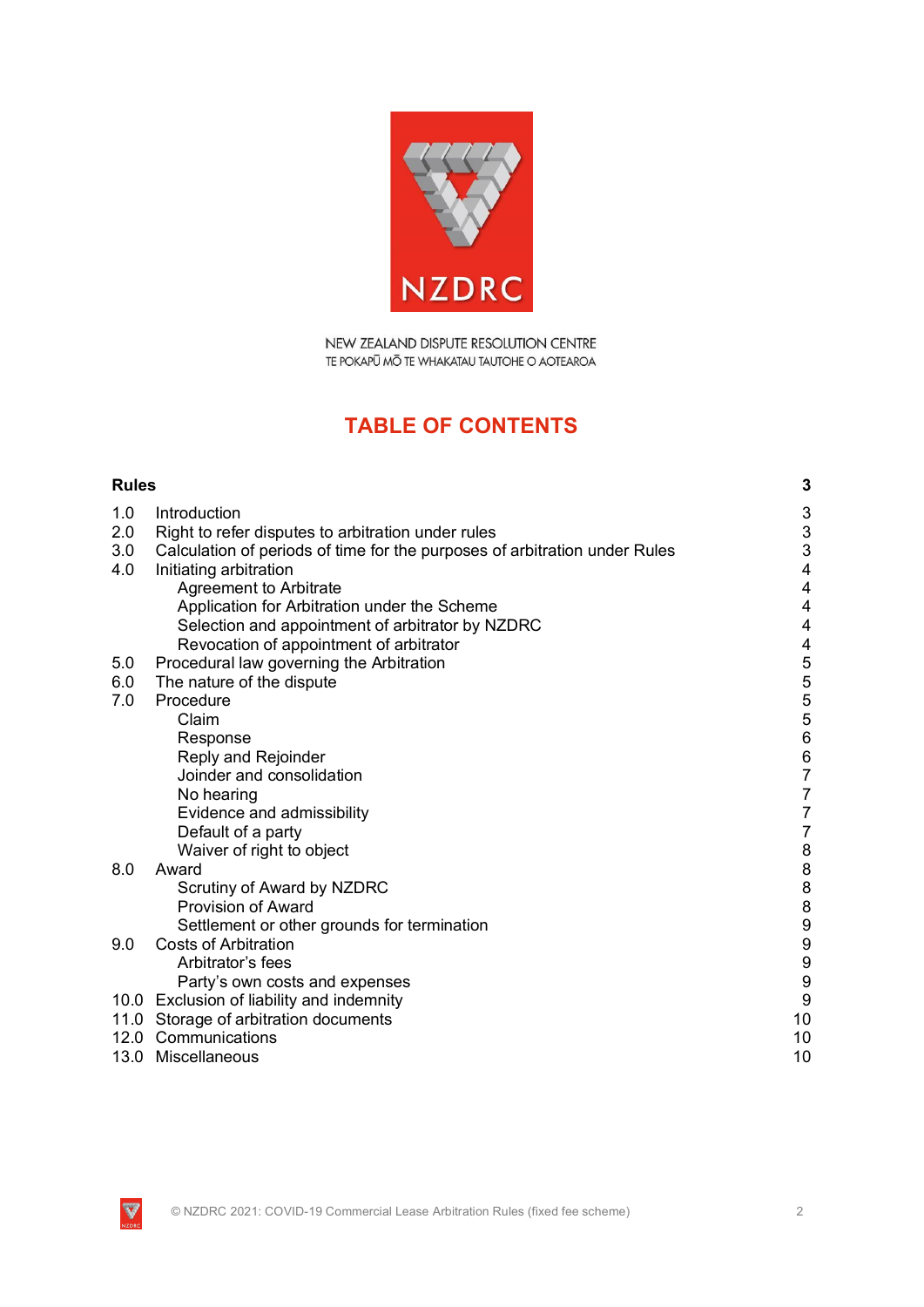## **1.0 INTRODUCTION**

- 1.1 These are the 45 day Expedited COVID-19 Commercial Lease Arbitration Rules of the New Zealand Dispute Resolution Centre (**NZDRC**) for COVID-19 Commercial Lease Disputes and may be referred to as the NZDRC COVID-19 Commercial Lease Arbitration Rules (fixed fee scheme) (**Rules**).
- 1.2 Where there is any conflict between these Rules and a mandatory provision of the Arbitration Act 1996 (the **Act**) from which the Parties cannot contract out of, that mandatory provision will prevail, and these Rules must be read consistently with that mandatory provision. Where there is any conflict between these Rules and an optional provision of the Act from which the Parties are permitted to contract out of, these Rules will prevail and constitute an agreement not to be bound by that conflicting provision.
- 1.3 NZDRC owns the copyright to these Rules and they may only be used by parties, or intending parties, to an arbitration administered by NZDRC.
- 1.4 The functions of NZDRC under these Rules will be performed by the registrar appointed by NZDRC (the **Registrar**). All communications to NZDRC must be addressed to the Registrar and all communications with the arbitral tribunal must be copied to the Registrar.

## **2.0 RIGHT TO REFER DISPUTES TO ARBITRATION UNDER RULES**

- 2.1 These Rules are solely for use by parties to commercial leases who are in dispute about the payment of rent and outgoings where the tenant or landlord has experienced a material loss of revenue during an Alert Level 3 or 4 lockdown period (a **Lockdown Period**) because of government restrictions put in place to combat COVID-19 (the **Scheme**).
- 2.2 Parties to a dispute will be eligible to access the Scheme if the dispute is a Qualifying Dispute**.**
- 2.3 A dispute is a **Qualifying Dispute** if:
	- (a) it is about the payment of rent and outgoings where the tenant or landlord has experienced a material loss of revenue during a Lockdown Period because of government restrictions put in place to combat COVID-19; and
	- (b) the payment of rent and outgoings during the relevant Lockdown Period has not previously been the subject of an agreement or arbitral award between the parties to the dispute.

## **3.0 CALCULATION OF PERIODS OF TIME FOR THE PURPOSES OF ARBITRATION UNDER RULES**

3.1 All periods of time for the purposes of arbitration under these Rules will commence from the date NZDRC serves a Notice of Appointment of Arbitral Tribunal on the parties (**Commencement Date**).

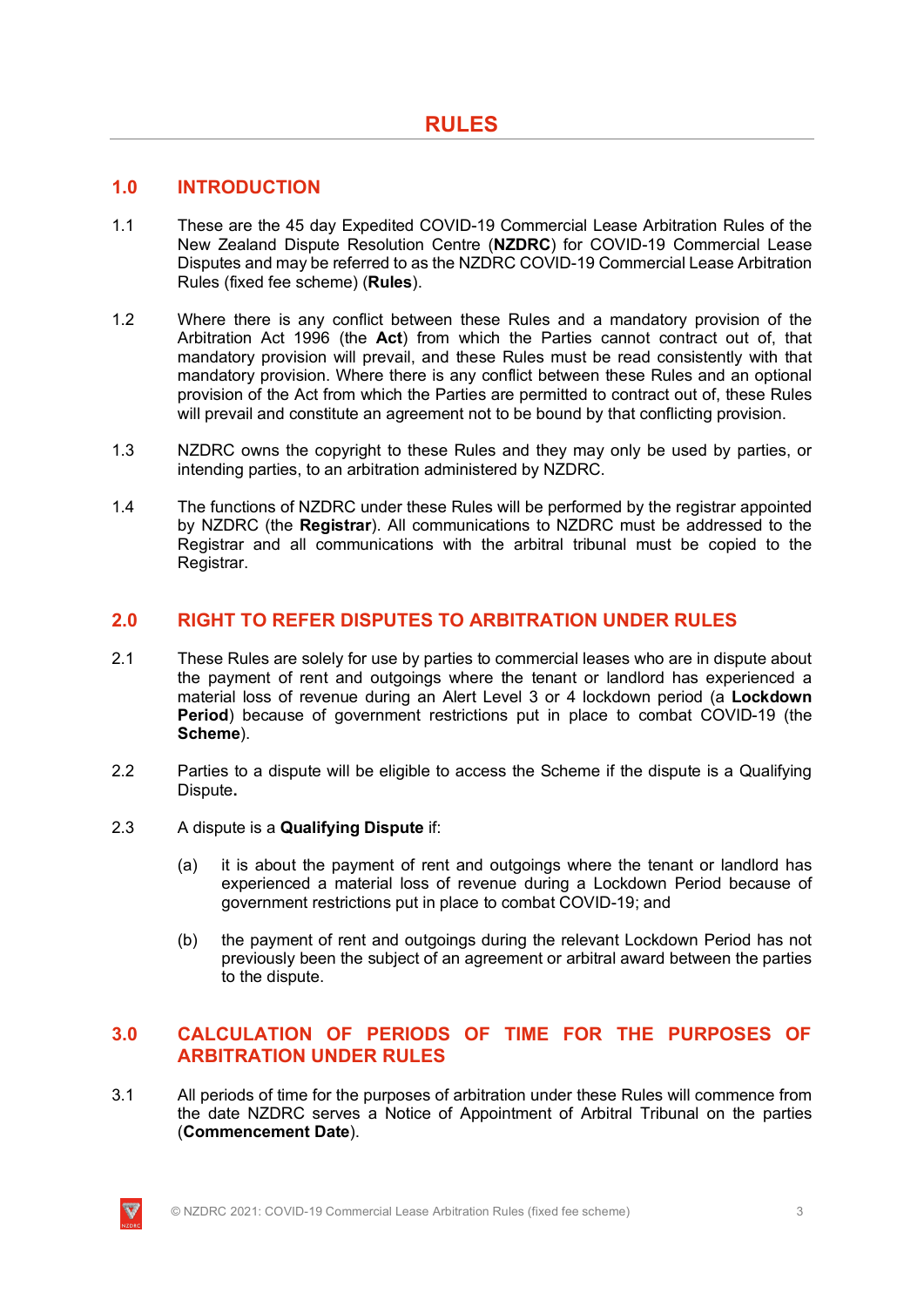- 3.2 Unless otherwise specified, a **working day** means the 24-hour period of any day of the week other than:
	- (a) a Saturday, a Sunday, Good Friday, Easter Monday, Anzac Day, the Sovereign's Birthday, Labour Day, and Waitangi Day;
	- (b) a day in the period commencing on 24 December in any year and ending with the close of 5 January in the following year;
	- (c) a day that is an official holiday or non-business day at the usual place of residence or business of the arbitrator or a relevant Party; and
	- (d) if Waitangi Day or Anzac Day falls on a Saturday or a Sunday, the following Monday.
- 3.3 Any period of time will begin to run on the first day following the date when any notice, communication or proposal is received, or the date upon which an action is to be undertaken by a party or the arbitrator. If the last day for service of any notice, communication or proposal is not a working day at the address for service of the addressee, the period is extended until the first working day that follows.

## **4.0 INITIATING ARBITRATION**

#### **Agreement to Arbitrate**

4.1 Where the parties have agreed to refer a Qualifying Dispute to arbitration under these Rules, the parties must first complete an **Agreement to Arbitrate** in the form set out on the NZDRC website.

#### **Application for Arbitration under the Scheme**

4.2 Any eligible party may then initiate arbitration under these Rules by completing an **Application for Arbitration** in the form set out on the NZDRC website. The party who initiates the arbitration will be the **Claimant** and the other party to the lease will be the **Respondent**.

#### **Selection and appointment of arbitrator by NZDRC**

- 4.3 A sole arbitrator will be appointed by NZDRC upon receipt of a duly completed Application for Arbitration.
- 4.4 NZDRC will use best endeavours to appoint an arbitrator and serve a **Notice of Appointment of Arbitral Tribunal** on the parties within three working days following receipt of a completed Application for Arbitration.
- 4.5 No party or third person may appoint an arbitrator under these Rules. NZDRC alone is empowered to appoint arbitrators.
- 4.6 NZDRC may require each party to provide such information as it deems necessary to fulfil its selection and appointment function under these Rules. NZDRC will have regard to such information but will not be bound by it in making such appointment as it sees fit.

#### **Revocation of appointment of arbitrator**

4.7 NZDRC may revoke an arbitrator's appointment and appoint a replacement arbitrator upon its own initiative, or on a written challenge by any party, if:

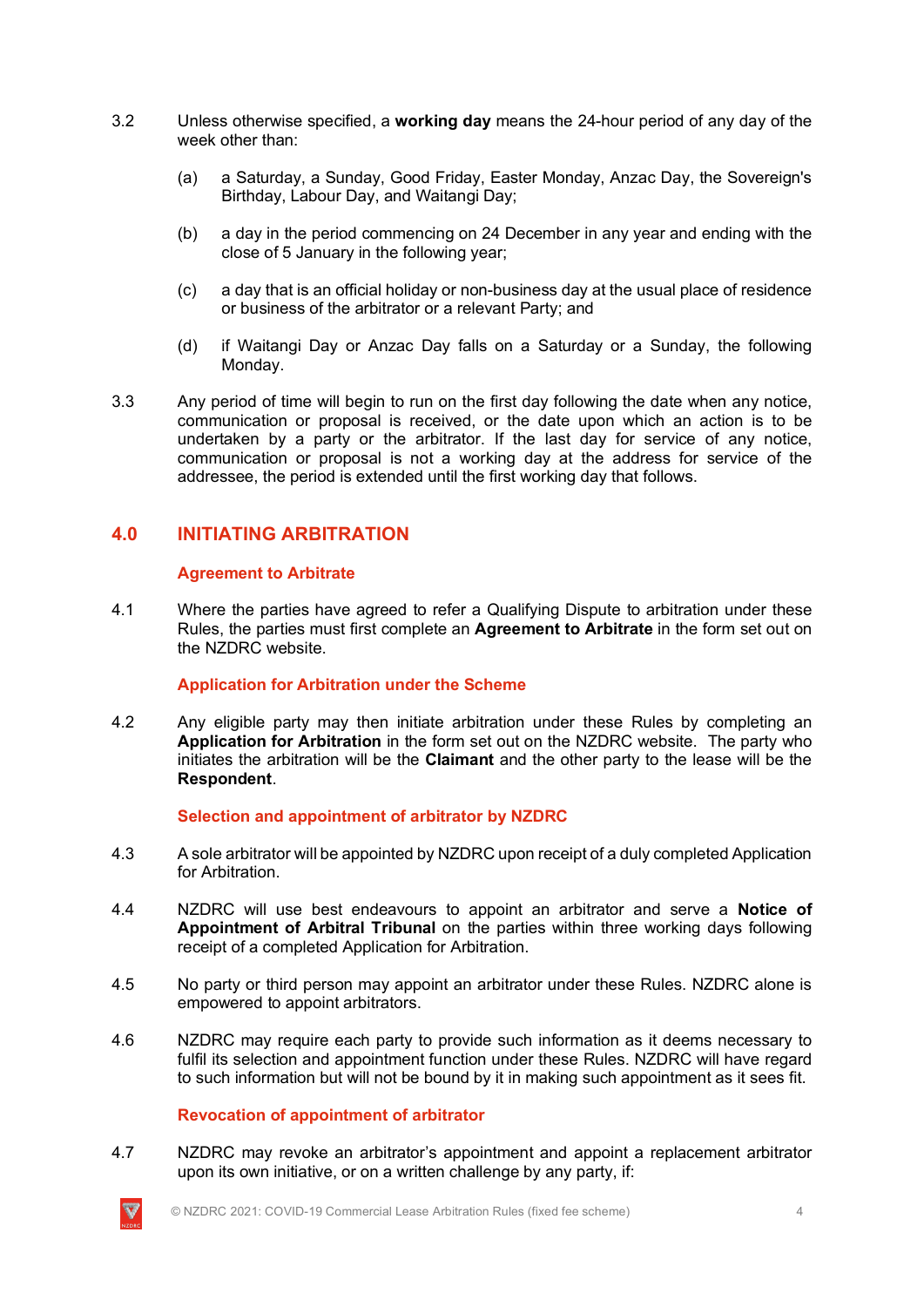- (a) the arbitrator gives written notice to NZDRC and every party of the arbitrator's intent to resign as arbitrator;
- (b) the parties agree to the revocation of the arbitrator's appointment;
- (c) circumstances exist that in NZDRC's opinion give rise to justifiable doubts as to the arbitrator's impartiality or independence; or
- (d) the arbitrator becomes, in fact or in law or by reason of infirmity, unable or unwilling to perform the functions of that office, or in fact fails to fulfil their functions within prescribed time limits in accordance with these Rules.
- 4.8 A decision to revoke an arbitrator's appointment is an administrative decision and is final and binding on the parties and the arbitrator. It is not subject to appeal to NZDRC. NZDRC is not required to state or communicate reasons for its decision.

## **5.0 PROCEDURAL LAW GOVERNING THE ARBITRATION**

- 5.1 The Act applies to this arbitration agreement and the arbitration, including the First and Second Schedules of the Act, except to the extent that the procedural law is modified by this agreement or by further written agreement of the parties and such agreement or modification is not prohibited by the Act.
- 5.2 No party may apply to the High Court under clause 4 of the Second Schedule of the Act to determine any preliminary question of law.
- 5.3 No party may appeal to the High Court under clause 5 of the Second Schedule of the Act on any question of law arising out of an award without the consent of every other party given after the making of that award or without the leave of the High Court.
- 5.4 No party may apply to the High Court under clause 6(3) of the Second Schedule of the Act to vary the amount or the allocation of fees and expenses arising out of any award.

## **6.0 THE NATURE OF THE DISPUTE**

6.1 The issue in dispute to be decided by the arbitrator is limited to the payment of rent and outgoings where the tenant or landlord has experienced a material loss of revenue during a Lockdown Period because of government restrictions put in place to combat COVID-19.

## **7.0 PROCEDURE**

7.1 The arbitrator has the widest discretion permitted by law to resolve the dispute in a just, speedy, cost effective, and final manner in accordance with these Rules and the principles of natural justice. The parties expressly acknowledge and accept that what is necessary to satisfy the requirements of natural justice in an arbitration under these Rules having regard to the fixed time limits set may by necessity differ from what might constitute natural justice in other settings.

#### **Claim**

7.2 The claimant must serve a statement in writing setting out particulars of the claim (**Claim**) on the arbitrator and every other party.

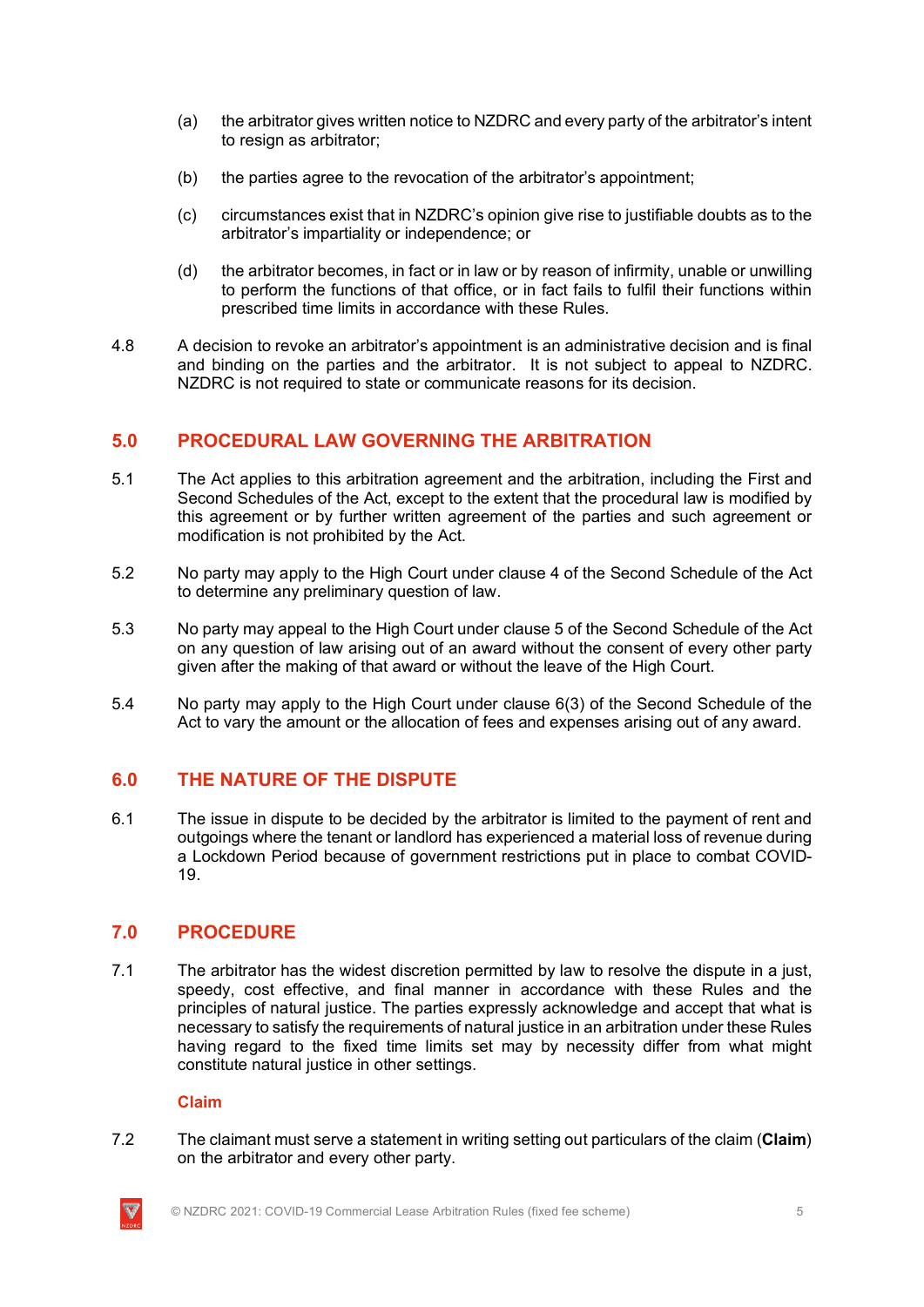- 7.3 The Claim must include:
	- (a) the nature and basis of the Claim;
	- (b) the relief or remedy sought;
	- (c) copies of any expert reports or witness statements relied on by the Claimant;
	- (d) copies of the lease and all other documents relied on by the Claimant; and
	- (e) submissions on the factual and legal issues involved in the Claim, and the Claimant's contentions as to those issues.
- 7.4 The Claim must be served on the arbitrator and every other party on or before the fifth working day after the Commencement Date. If the claimant fails to serve the Claim within that period, the arbitrator must terminate the arbitration proceedings.

### **Response**

- 7.5 A respondent may serve a statement in writing in response to the Claim (**Response**) on the arbitrator and every other party.
- 7.6 The Response must include:
	- (a) what matters in the Claim are accepted or agreed;
	- (b) what matters are disputed, with reasons why;
	- (c) any affirmative defence for the purpose of set-off or abatement against any amount of money claimed by the claimant;
	- (d) copies of any expert reports or witness statements relied on by the respondent;
	- (e) copies of all documents relied on by the respondent; and
	- (f) submissions on the factual and legal issues involved in the Claim and the Response, and the respondent's contentions as to those issues.
- 7.7 The Response must be served on the arbitrator and every other party on or before the tenth working day after the Commencement Date (the **Response Period**). In making an award, the arbitrator must disregard any Response served after the end of the Response Period.

## **Reply and Rejoinder**

- 7.8 The claimant may serve a statement in writing in reply to the Response (**Reply**) on the arbitrator and every other party.
- 7.9 The Reply must be strictly in reply to the Response and cannot raise any new issues. The Reply may include supporting documents.
- 7.10 The claimant's Reply must be served on the arbitrator and every other party on or before the fifteenth working day after the Commencement Date.
- 7.11 An arbitrator who receives a claimant's Reply under Rule 7.10 may refuse to consider any new material or issues raised in the Reply.

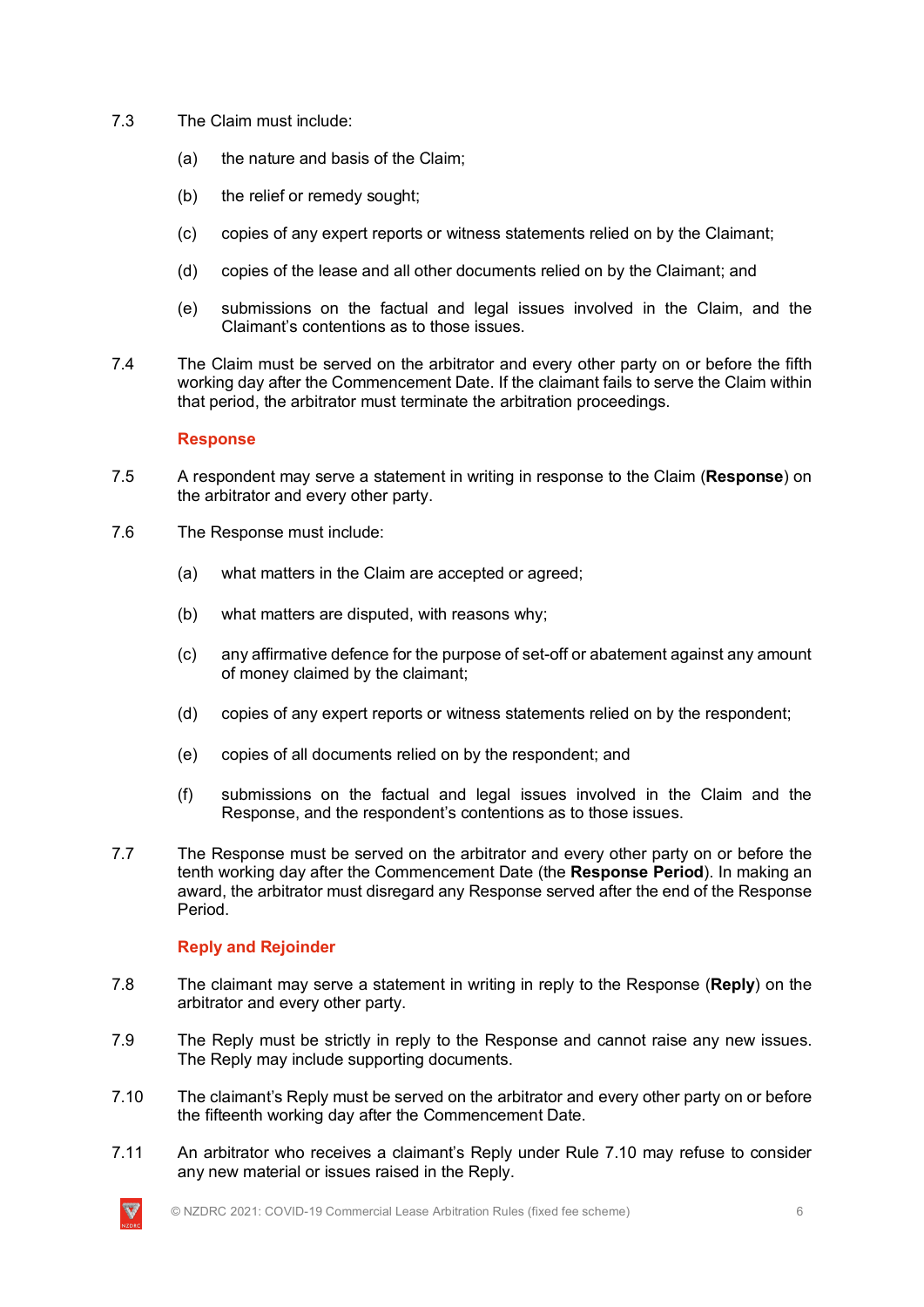- 7.12 A respondent who receives a claimant's Reply under Rule 7.10 may serve on the arbitrator and every other party a statement in writing in answer to the Reply (**Rejoinder**).
- 7.13 The Rejoinder must be strictly in reply to the Reply and cannot not raise any new issues. The Rejoinder may include supporting documents.
- 7.14 The Rejoinder must be served on the arbitrator and every other party on or before the eighteenth working day after the Commencement Date.

#### **Joinder and consolidation**

7.15 There is no provision for joinder or consolidation under these Rules.

#### **No hearing**

- 7.16 Arbitration under these Rules is a process for determining the matters in dispute on the documents only ('on the papers'). Oral hearings are not permitted under these Rules.
- 7.17 However, the arbitrator may, at their sole discretion, convene a conference of the parties for the purpose of clarifying any aspects of the matters in dispute, the parties' submissions, or any evidence submitted to the arbitrator, or for determining any application for directions or relief procedures under these Rules.

#### **Evidence and admissibility**

- 7.18 Each party will bear the burden of proving the facts relied upon to support its claim or any affirmative defence.
- 7.19 The arbitration will proceed on the basis of written submissions, evidence, and any other material which is provided to every other party and the arbitrator in accordance with the procedures set out in these Rules.
- 7.20 The arbitrator may request further relevant submissions, information, or evidence from a party at any time, but must give every other party a reasonable opportunity to comment on any such submissions, information, or evidence.
- 7.21 The admissibility, relevance, weight, and materiality of any evidence offered by the parties will be determined by the arbitrator. The arbitrator is not bound by any rules of evidence which might apply in a court of law.

#### **Default of a party**

- 7.22 If, without showing sufficient cause, the claimant fails to serve the Claim within the period of time fixed under these Rules, the arbitrator must terminate the proceedings.
- 7.23 If the claimant can show sufficient cause for serving a Claim out of time, the arbitrator:
	- (a) must accept the Claim; and
	- (b) must extend the periods of time fixed under these Rules for the serving of a Response, Reply, or Rejoinder, by a period the arbitrator considers appropriate having regard to the circumstances.
- 7.24 If the respondent fails to serve a Response, the claimant fails to serve a Reply, or the respondent fails to serve a Rejoinder within the relevant periods of time fixed under these Rules, the arbitrator must continue the proceedings.

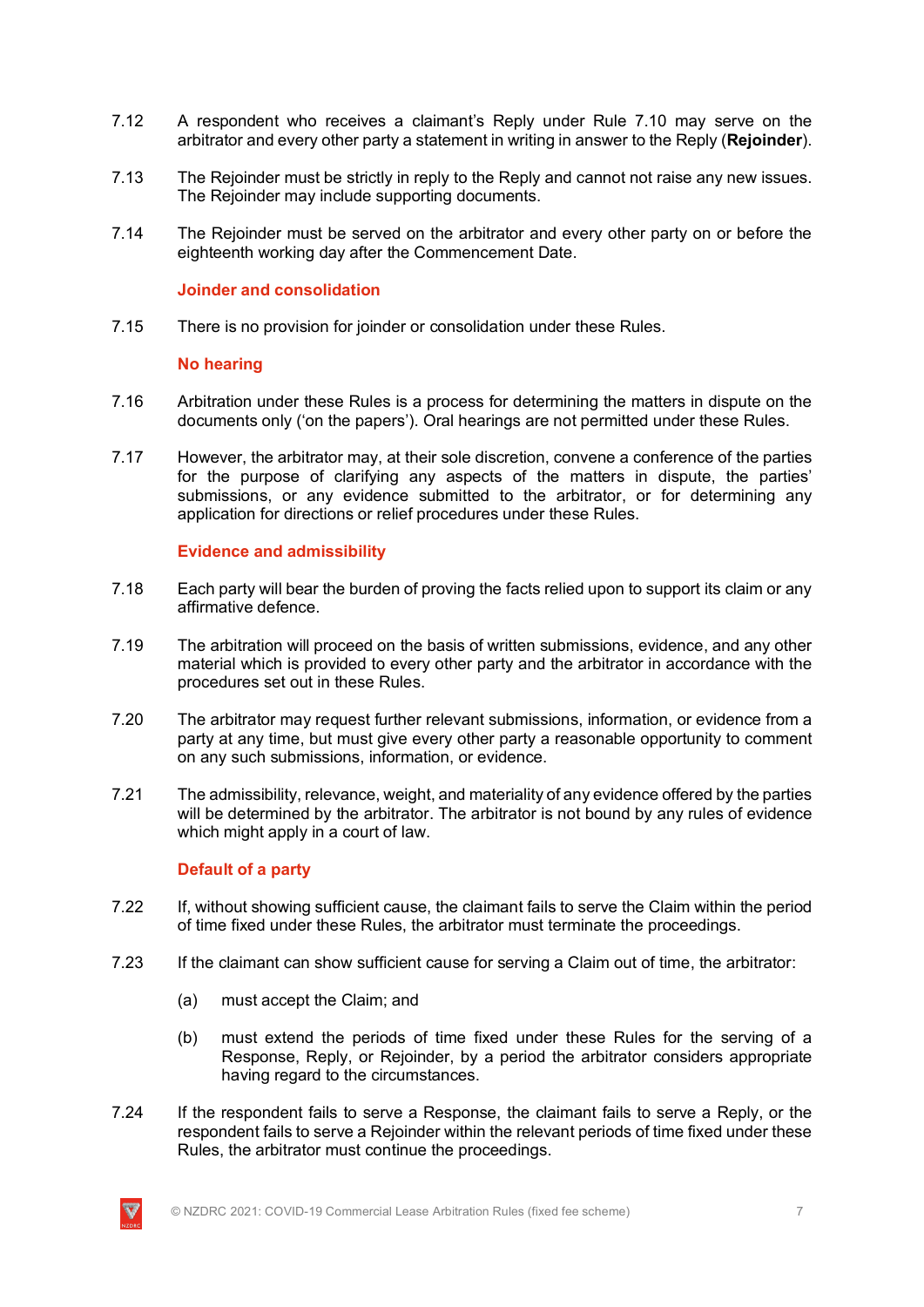- 7.25 In making an award, the arbitrator must disregard any Response, Reply or Rejoinder served after the end of the relevant period for service under these Rules.
- 7.26 Except in the case of Rule 7.22 (failure to serve the Claim without sufficient cause), in the event of a failure by any party to comply with these Rules or the directions of the arbitrator without showing sufficient cause for such failure, the arbitrator must continue the proceedings and make an award on the information and evidence before them.
- 7.27 If, however, it appears to the arbitrator that the arbitration has been abandoned by the parties, or all claims are withdrawn by the parties, the arbitrator may order the discontinuance of the arbitration provided that, after giving the parties a reasonable period within which to respond, no party objects in writing.

#### **Waiver of right to object**

- 7.28 A party to the arbitration that continues with the arbitration without promptly raising:
	- (a) a plea as to jurisdiction;
	- (b) an objection as to any direction or order of the arbitrator;
	- (c) any objection as to failure to comply with these Rules; or
	- (d) any other irregularity affecting the arbitrator or the conduct of the arbitration,

will be deemed to have waived its right to object later, unless that party establishes that at the relevant time it did not know, and could not with reasonable diligence have discovered, the grounds for objection.

#### **8.0 AWARD**

- 8.1 The arbitrator must make one or more awards as required for the final determination of the dispute as soon as practicable after considering all submissions and evidence received within the periods fixed under these Rules.
- 8.2 The arbitrator will use best endeavours to make a final award that finally determines the matters in dispute within 45 working days of the Commencement Date.

#### **Scrutiny of Award by NZDRC**

- 8.3 Before signing an award, the arbitrator shall submit the award in draft form to NZDRC for scrutiny.
- 8.4 The Registrar may make recommendations as to the form of the award directed to identifying any errors in computation, any clerical or typographical errors, or any errors of a similar nature in the award. The Registrar may also draw the arbitrator's attention to any points of substance or any internal inconsistencies in the award without affecting the arbitrator's independence and autonomy in rendering the award.
- 8.5 No award shall be made by the arbitrator until it has been approved by the Registrar as to form.

#### **Provision of Award**

8.6 A copy of the signed award will be given to the parties as soon as possible after signature.

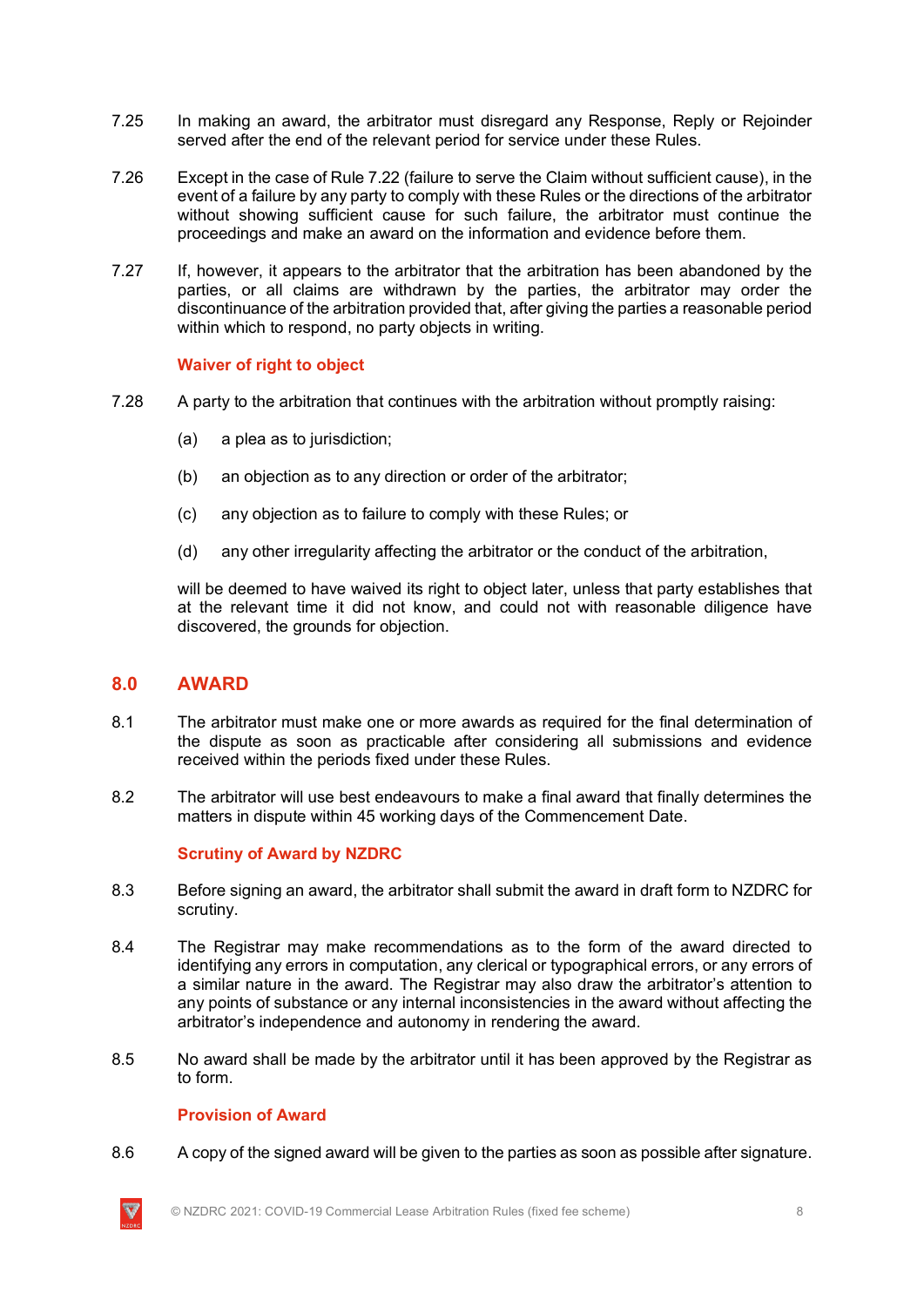#### **Settlement or other grounds for termination**

8.7 The parties are encouraged to find their own resolution to the dispute. In the event that the parties can settle their dispute before an award which finally determines all the substantive matters in dispute is made, the arbitrator must issue an order for the termination of the arbitral proceedings, and may, at their sole discretion, record the terms of the settlement and issue a final award on agreed terms if requested by the parties. The arbitrator is not obliged to give reasons for such an award.

## **9.0 COSTS OF ARBITRATION**

#### **Arbitrator's fees**

9.1 Unless the parties agree otherwise in writing before an award is made, the arbitrator's fees and expenses shall be met by the parties in equal proportions.

#### **Party's own costs and expenses**

9.2 The parties must meet their own costs and expenses of the arbitration (for example, legal or expert fees).

## **10.0 EXCLUSION OF LIABILITY AND INDEMNITY**

- 10.1 The Parties, together and separately, release and discharge the arbitrator and NZDRC, its agents and employees, from all liability of any kind (whether involving negligence, misrepresentation, breach of contract, or breach of any equitable, fiduciary, statutory or other duty, or otherwise) which may be alleged to arise in connection with, or to result from, or to in any way relate to the exercise of any of their functions, duties or powers, whether at law, under these Rules, or otherwise, unless the act or omission is the fraudulent act of the arbitrator, NZDRC, its agents or its employees. The arbitrator, NZDRC, or any agent or employee of NZDRC who has not acted fraudulently, will continue to be released and discharged from liability as provided in these Rules.
- 10.2 No statements or comments, whether written or oral, made or used by the arbitrator, NZDRC, its agents and employees, in connection with, or resulting from, or in any way relating to the arbitration, may be relied on to found or maintain any action for defamation, libel, slander, or any related complaint.
- 10.3 The Parties, together and separately, undertake to indemnify and keep indemnified the arbitrator, NZDRC, its agents and employees, against all claims, costs, expenses, liabilities, awards, damages and proceedings of any kind (properly sustained or incurred by the parties directly, or indirectly made by any third party) in relation to, or in connection with, the exercise of the functions, duties, or powers of the arbitrator, NZDRC, its agents or employees, whether at law, under these Rules or otherwise, unless the claims, costs, expenses, liabilities, awards, damages or proceedings arise out of a fraudulent act or omission of the arbitrator, NZDRC, its agents or employees. If the arbitrator, NZDRC or any agent or employee has not acted fraudulently, they will continue to be indemnified as provided in these Rules.
- 10.4 The purpose of Rules 10.1-10.3 is to provide the arbitrator, NZDRC, its agents and employees, with the widest immunity from liability that the law will allow.